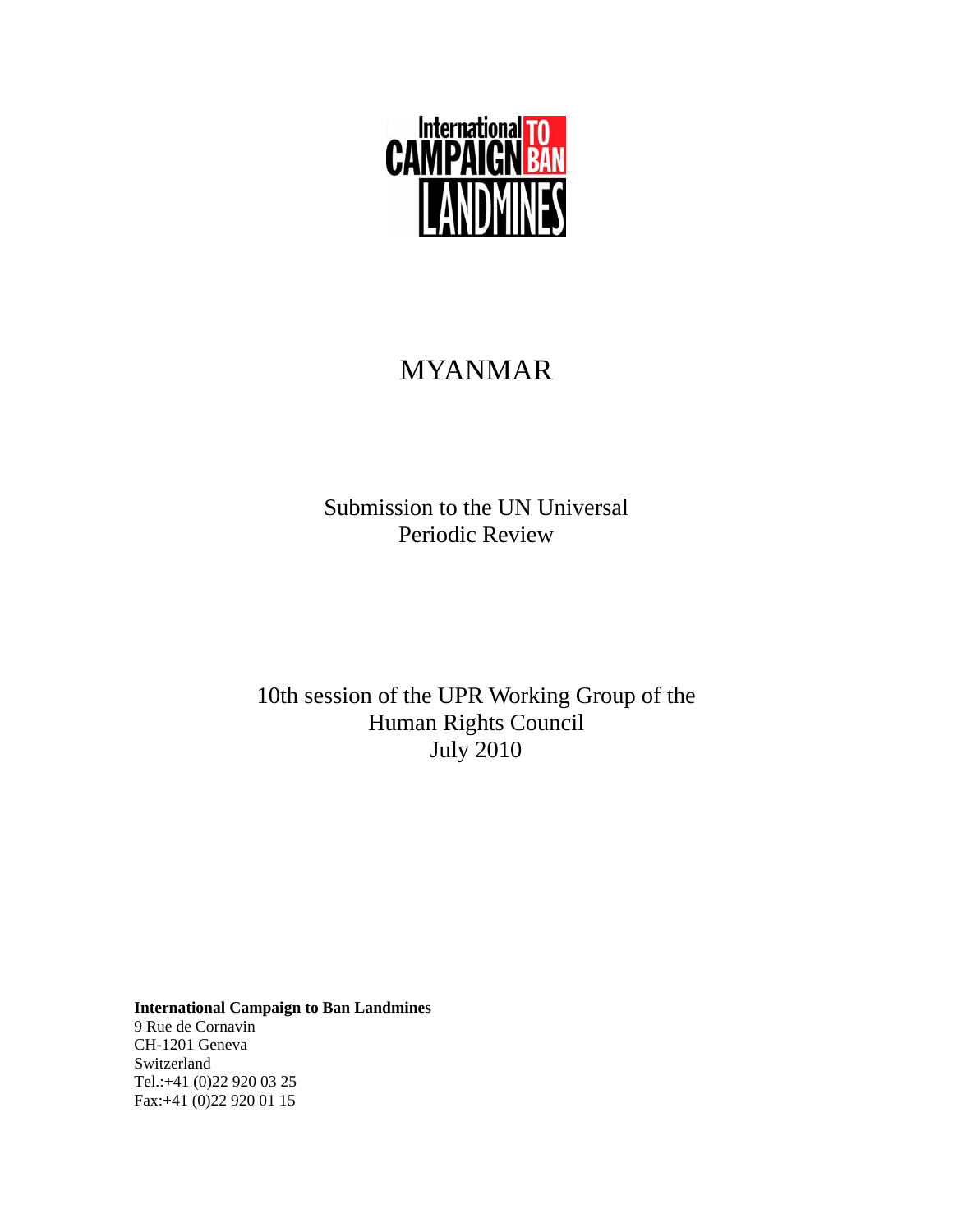This submission was prepared by the International Campaign to Ban Landmines (ICBL), which is a global network in over 90 countries that works for a world free of antipersonnel landmines and cluster munitions, where landmine and cluster munition survivors can lead fulfilling lives. The Campaign was awarded the Nobel Peace Prize in 1997.

Information in this submission is drawn from Landmine Monitor research and reporting. Landmine Monitor (re-named Landmine and Cluster Munition Monitor in 2010) is a project of the ICBL. It is a civil society-based program providing research and monitoring on progress made in eliminating landmines, cluster munitions, and other explosive remnants of war. It is renowned for its independent and impartial monitoring and has become the de facto monitoring regime for the 1997 Convention on the Prohibition of the Use, Stockpiling, Production and Transfer of Anti-Personnel Mines and On Their Destruction (also known as the Mine Ban Treaty).

In 2004 the ICBL launched a special campaign on Myanmar aimed at halting the use of landmines by all armed actors within the country. The ICBL has consistently encouraged the authorities in Myanmar to accede to the Mine Ban Treaty.

### **Summary**

Landmine Monitor has documented credible reports of the Myanmar military forcing civilians to remove antipersonnel mines from the ground, without training or protective equipment, and forcing civilians to carry equipment for the military in areas where the danger of antipersonnel mines exists—on some occasions using civilians as human minesweepers. Such activities constitute a threat to the right to life, liberty and security of person as stipulated in Article 3 of the UDHR. The ICBL has consistently encouraged the authorities in Myanmar to end such practices, to halt the military's extensive use of antipersonnel landmines, and to accede to the Mine Ban Treaty.

### **Activities which constitute a threat to the right to life, liberty and security of person as stipulated in Article 3 of the UDHR**

## *Forced Labor for Mine Clearance and Portering in Mined Areas*

Since 1999, Landmine Monitor has received and published credible reports of national Army units forcing civilians, without training or protective equipment, to clear areas suspected or known to contain antipersonnel mines, and forcing civilians to porter for the military in areas suspected or known to contain antipersonnel mines. Following are some examples from 2009 and 2010

In March 2010, a villager from the area near Baw Ga Li in Kayin state told the Monitor that the Army had ordered villagers to clear mines. He said the villagers took a 5-foot piece of bamboo and fastened two curved metal tines to the end of the pole and used it to scratch the ground until wires of a Karen National Liberation Army (KNLA) made antipersonnel mine were exposed. They then cut one of the wires, lifted the device and disposed of it. The villagers state they learned this method a soldiers doing it. $<sup>1</sup>$ </sup>

In December 2009, the Army required villagers from Gamndoe, Khupyang, Khupyangdoe, Thaeki and Hoki in Thandaung township to move in front of troops to clear the road between Thandaung and Baw Ga Li, also in Kayin state. The Army had required the villagers to do this each of the past few years.<sup>2</sup>